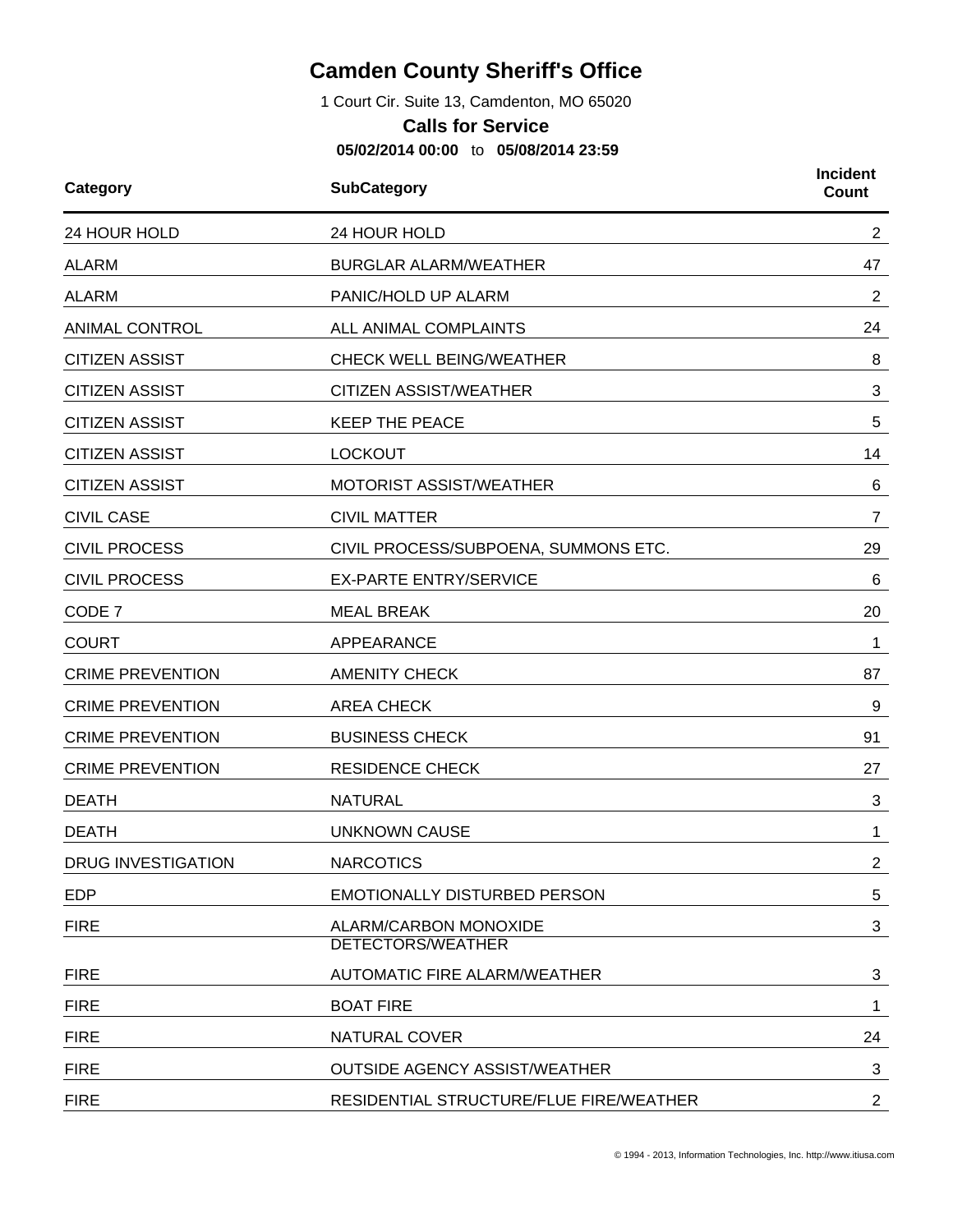| Category                     | <b>SubCategory</b>                    | <b>Incident</b><br>Count |
|------------------------------|---------------------------------------|--------------------------|
| <b>FIRE</b>                  | SMOKE INVESTIGATION/WEATHER           | $\overline{2}$           |
| <b>FIRE</b>                  | <b>WEATHER RELATED</b>                | 1                        |
| <b>FOLLOW UP</b>             | ALL FOLLOW UP CALLS/REPORTS           | 4                        |
| JAIL                         | ALL JAIL INCIDENTS/ACTIVITIES         | 1                        |
| <b>JUVENILE</b>              | JUVENILE CALLS/COMPLAINTS             | 5                        |
| <b>MEDICAL</b>               | <b>EMERGENCY CONDITION/WEATHER</b>    | 63                       |
| <b>MISC</b>                  | NON-INCIDENTS/TRAINING/REPORT WRITING | 35                       |
| <b>MVA</b>                   | <b>INJURY/WEATHER</b>                 | 10                       |
| <b>MVA</b>                   | NON-INJURY/WEATHER                    | 10                       |
| <b>NOISE COMPLAINT</b>       | <b>ALL TYPES</b>                      | 4                        |
| <b>OTHER</b>                 | UNCLASSIFIED CALLS                    | $\overline{c}$           |
| <b>OUTSIDE AGENCY ASSIST</b> | <b>ASSISTING OTHER AGENCIES</b>       | $\overline{7}$           |
| <b>OUTSIDE AGENCY ASSIST</b> | <b>DFS INVEST ASSIST</b>              | 5                        |
| <b>PERSONS</b>               | <b>ASSAULT</b>                        | $\overline{c}$           |
| <b>PERSONS</b>               | <b>DISTURBANCE</b>                    | 9                        |
| <b>PERSONS</b>               | DOMESTIC VIOLENCE CALLS               | 21                       |
| <b>PERSONS</b>               | <b>HARRASMENT</b>                     | 11                       |
| <b>PERSONS</b>               | PEDESTRIAN CHECK                      | 1                        |
| <b>PRISONER</b>              | <b>TRANSPORT</b>                      | 10                       |
| <b>PROPERTY CRIMES</b>       | <b>BURGLARY</b>                       | 3                        |
| PROPERTY CRIMES              | LARCENY/STEALING                      | 15                       |
| <b>PROPERTY CRIMES</b>       | <b>LOST/RECOVERED ITEMS</b>           | 3                        |
| PROPERTY CRIMES              | PROPERTY DAMAGE                       | 13                       |
| <b>PROPERTY CRIMES</b>       | <b>TRESPASSING</b>                    | 1                        |
| <b>SECURITY DETAIL</b>       | <b>SECURITY DETAIL</b>                | $\overline{2}$           |
| <b>SPECIAL DETAIL</b>        | PUBLIC EVENT                          | 1                        |
| <b>SPECIAL DETAIL</b>        | <b>SPECIAL DETAIL</b>                 | 4                        |
| <b>SUSPICIOUS ACTIVITY</b>   | <b>ALL TYPES</b>                      | 48                       |
| <b>TRAFFIC</b>               | ABANDONED VEHICLES/WEATHER            | 5                        |
| <b>TRAFFIC</b>               | <b>C&amp;I DRIVING COMPLAINTS</b>     | 27                       |
| <b>TRAFFIC</b>               | ROAD HAZARD/BLOCKED-/WEATHER          | 9                        |
| <b>TRAFFIC</b>               | <b>TRAFFIC STOPS</b>                  | 124                      |
|                              |                                       |                          |